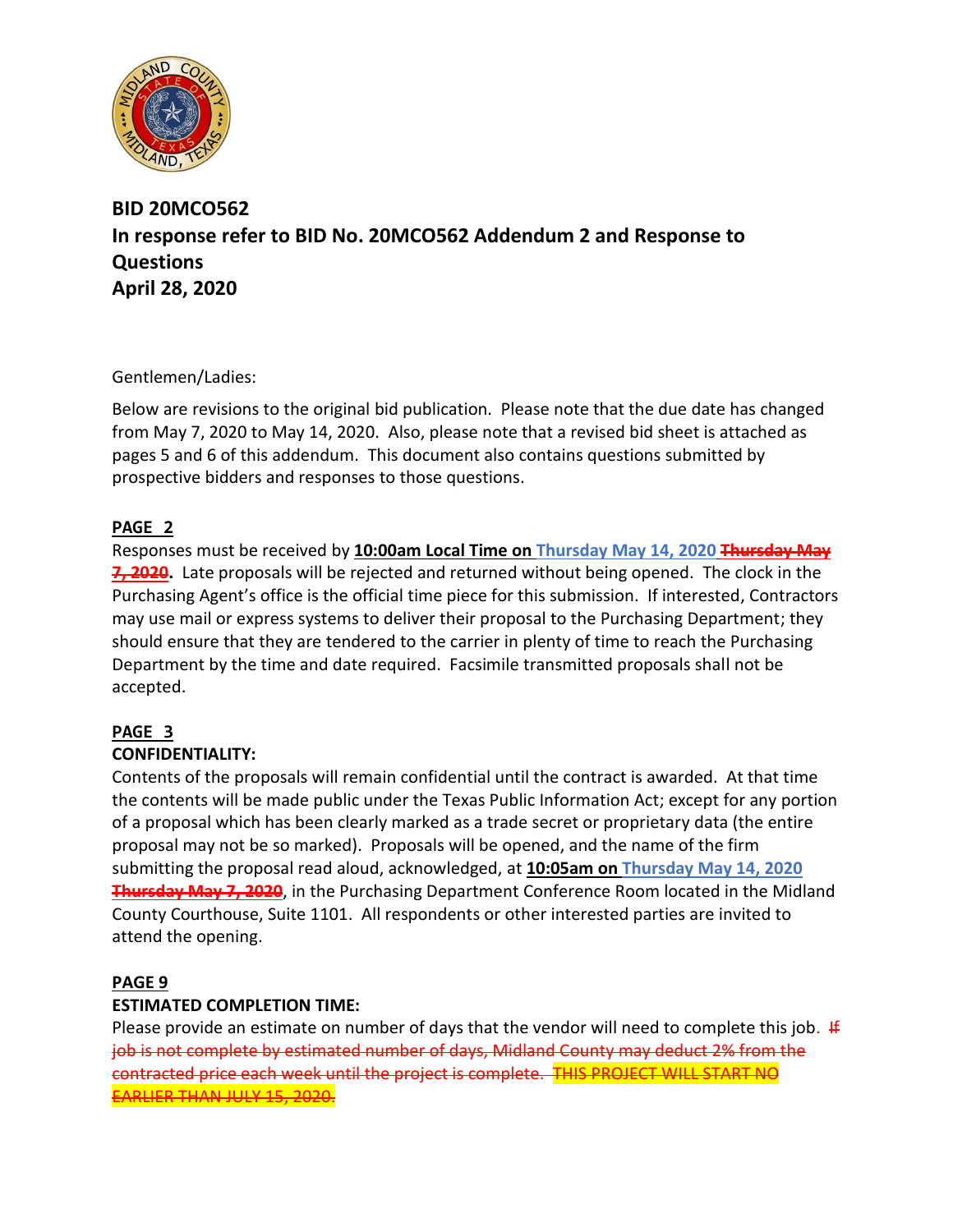#### **QUESTIONS**

1. What is the Engineer's estimate?

\$2,340,771.95

2. Is a bid bond required?

No.

- 3. Has the City of Midland reviewed and approved the plans? Plans have been provided to the City.
- 4. Will the 3d digital information be provided for pre-bid analysis? No.
- 5. The Geotech indicates an average depth of 2.07" on the asphalt. The proposal item is for 1- 1/2'. Is the 149 cy on the proposal for 1-1/2" as stated? Yes. A revised bid tab is included with this response.
- 6. Is the earthwork proposal quantity excavation for the roadway, and driveways? The earthwork quantity includes any excavation for the roadway and driveways to obtain subgrade elevations.
- 7. Is the subgrade proposal quantity for the roadway, and driveways? Yes.
- 8. Is the prime proposal quantity based on 0.30 gal/sy? Yes.
- 9. Is the flexible base proposal quantity for the 6", 8", and 14"? Yes, 6" under concrete, 8" on unpaved and asphalt driveways, and 14" under the asphalt roadways.
- 10. Is the hot mix proposal quantity based on 115 #'s/sy? Yes, 115 #/sy-in.
- 11. Proposal item #12, for 2 ea 32' x 100', where are they located? The plans show only one location, 32' x 150'.

This item is shown incorrectly. A revised bid tab is included with these responses.

12. Proposal item #23, the plans only show one location. Should the quantity be 48' not 480'? There is one railroad crossing at ~ STA 22+72. Bid Tab Item #23, "INSTALL ROAD CROSS CONC PANEL", with units shown in "LF", is now shown as "Railroad Concrete Crossing Panels", with units shown as "L.S." The contractor is to provide to the County a submittal for approval prior to construction for the railroad concrete crossing panels.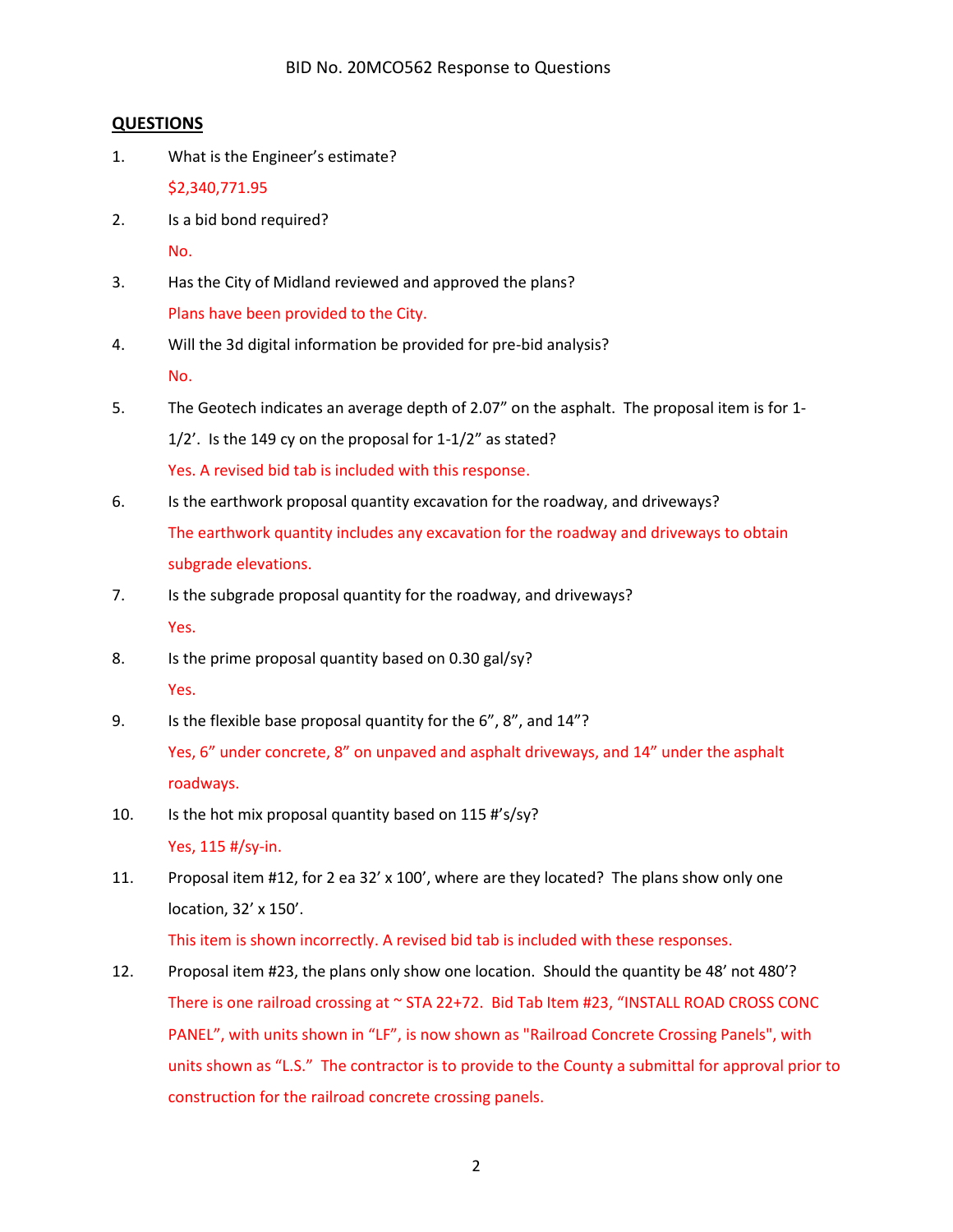13. Overall roadway stationing  $(12 - 14)$  show existing driveways of gravel, concrete, and asphalt. The proposed driveways on the Plan & Profile sheets (15 -19) show all gravel driveways. Is this what you want?

Yes.

- 14. There are several new driveways not show on sheets 12 14, what is required? Any driveways not shown on the Overall Roadway Stationing sheets were installed after the survey of this road and will need to be identified and permits verified with the County. If the driveway is permitted, then a change order will be issued to replace the driveway with the permitted material.
- 15. Are the gravel driveways 8"? Yes.
- 16. If any of the proposed driveways are asphalt, is the sections 8":2"? No, proposed asphalt driveways would be 3" on 8".
- 17. If any of the proposed driveways are concrete, 6":6" and there is no bid item. At the time of bid, there are no proposed concrete driveways. If there were proposed concrete driveways their section would be either 6" Concrete on 6" base for Commercial use or 5" Concrete on 6" base for Residential use.
- 18. Sheet 2, note  $3 4$ " to 6" base lifts. Will two 7" lifts be acceptable? No.
- 19. When constructing the 1 5' x 2' RCB, & concrete paving on CR-1286, can CR-1286 be closed and traffic routed to CR-1285? See Sheet 2 note 18 on the Plans.
- 20. When constructing the  $2 5'$  x 2' RCB, & concrete paving on CR-127, can CR-127 be closed and traffic routed to CR-1286 and CR-1285 back to CR-127? See Sheet 2 note 18 on the Plans.
- 21. Should any of the new MBGF be in Mow Strip? If so, there will need to be a bid item for RipRap Mow Strip install?

No.

22. Regarding Item #22: Are they meaning a Downstream Anchor Terminal or is it for a driveway? The item they have listed is an old standard and will not work with this guardrail. I see in the standards they refer to a DAT, but that is not the bid item listed on the bid sheet for item #22. Item 22 is referencing the Downstream Anchor Terminal for the safety barrier system.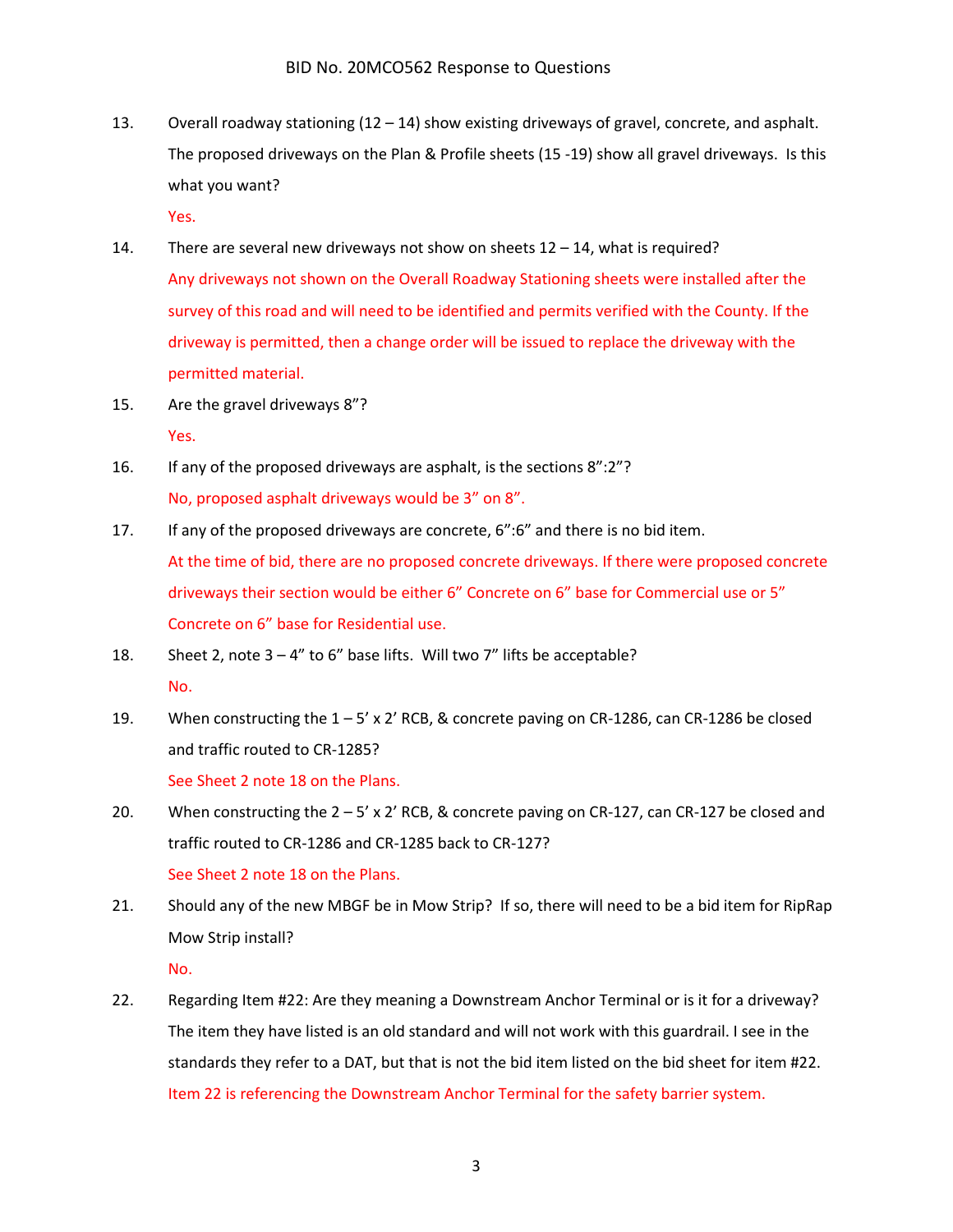- 23. WCR 127 BID Due to the Issues with the addendums from other projects and due date falls on a TX DOT Letting date, can WCR 127 questions and due date be pushed 1 week? We will be changing the due date by 1 week, please see addendum on page 1.
- 24. Has the owner of the railroad crossing seen and approved the plans? The county is coordinating with the appropriate parties for the railroad crossing.
- 25. It appears that Union Pacific owns the crossing. In our experience, UP does their own construction on their rail, and they are very strict about construction near their rail. Within a certain distance that they determine, they will require railroad insurance, additional safety guidelines, and possibly a railroad representative onsite that the contractor pays for. If the railroad crossing owner is aware of the plans, what additional insurance, safety rules, and safety personnel will they require?

This crossing is not owned by Union Pacific per their representative.

26. If the County wants to pay to have the railroad crossing reconstructed, why not pay the railroad owner to do it?

The County wants to have the roadway project and railroad crossing improvements completed at the same time. To facilitate this, the County is including the work in this plan set.

27. Have the utility owners been notified, and have those conflicts been recognized and resolved?

No. As stated on the plans, "If any existing utility poles, power poles, guy wires, telephone utilities, etc. are found to be in conflict with these construction plans. The Contractor shall CONTACT the appropriate Utility Company and coordinate the relocation of any/or all such utilities (No special pay)."

28. How will the County handle delays due to utility conflicts and railroad construction issues? Will the county pay the contractor 2% of contract amount for waiting on the multiple issues the county should address pre construction?

We have revised the original paragraph. Please see addendum on page 1.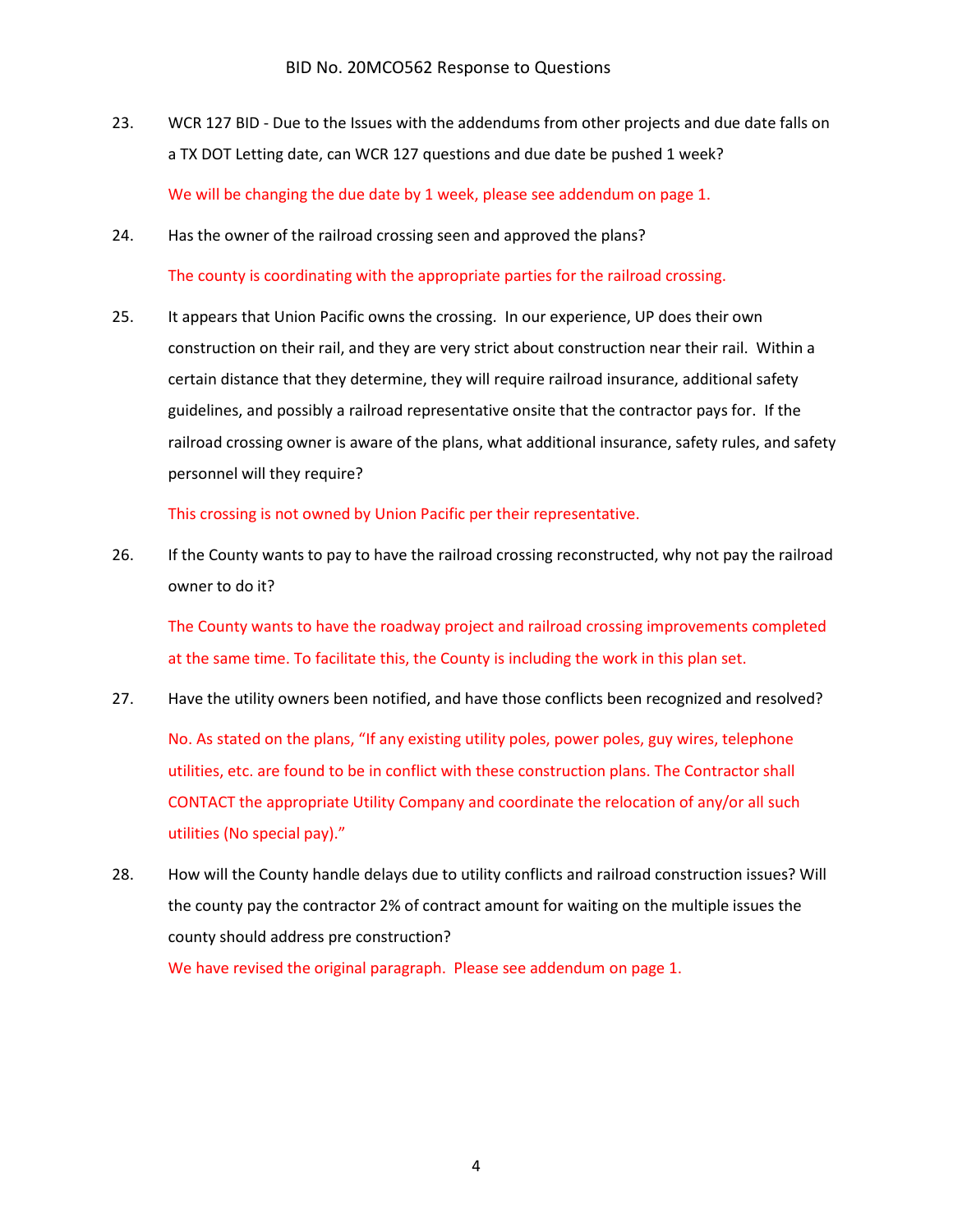#### REVISED

| Reconstruction of West County Road 127 |                                                       |                |      |                   |       |  |  |  |
|----------------------------------------|-------------------------------------------------------|----------------|------|-------------------|-------|--|--|--|
|                                        | Roadway Improvements to Serve Midland County          |                |      |                   |       |  |  |  |
|                                        | <b>Revised Base Bid</b>                               | Quantity       | Unit | <b>Unit Price</b> | Total |  |  |  |
|                                        | Item Description                                      |                |      |                   |       |  |  |  |
| 1                                      | Preparation of R.O.W. (60' ROW)                       | 56             | Sta. |                   |       |  |  |  |
| 2                                      | Sawcut Existing Asphalt (full depth)                  | 215            | L.F. |                   |       |  |  |  |
| 3                                      | Asphalt Excavation - 2 inch depth (average)           | 974            | C.Y. |                   |       |  |  |  |
| 4                                      | Asphalt Haul Off                                      | 974            | C.Y. |                   |       |  |  |  |
| 5                                      | Earthwork*                                            | 36,584         | C.Y. |                   |       |  |  |  |
| 6                                      | Import                                                | 20,107         | C.Y. |                   |       |  |  |  |
| 7                                      | Subgrade Preparation                                  | 29,602         | S.Y. |                   |       |  |  |  |
| 8                                      | Prime Coat                                            | 5,892          | Gal. |                   |       |  |  |  |
| 9                                      | Flexible Base (Roadway and Driveways)                 | 8,876          | C.Y. |                   |       |  |  |  |
| 10                                     | HMA Pavement - 3" thickness - Type D                  | 3,388          | Ton  |                   |       |  |  |  |
| 11                                     | Concrete Pavement at Intersections and<br>Cul-de-Sacs | 136            | S.Y. |                   |       |  |  |  |
| 12                                     | 32'x150' Pitched Concrete Pavement Section            | 1              | Ea.  |                   |       |  |  |  |
| 13                                     | Reflective Marking (Type 1) 4" Double Yellow Striped  | 12             | Sta. |                   |       |  |  |  |
| 14                                     | Reflective Marking (Type 1) 4" Broken Yellow Striped  | 44             | Sta. |                   |       |  |  |  |
| 15                                     | Reflective Marking (Type 1) 4" White Striped          | 54             | Sta. |                   |       |  |  |  |
| 16                                     | 18" Stop Bar Pavement Marking                         | 60             | L.F. |                   |       |  |  |  |
| 17                                     | Surface Preparation for Pavement Marking              | 170            | Sta. |                   |       |  |  |  |
| 18                                     | IN SM RD SN SUP&AM TY10BWG(1) SA (P)                  | 16             | Ea.  |                   |       |  |  |  |
| 19                                     | MTL W-BEAM GD FEN (STEEL POST)                        | 155            | L.F. |                   |       |  |  |  |
| 20                                     | GF(31) Long Span System (50')                         | $\overline{2}$ | Ea.  |                   |       |  |  |  |
| 21                                     | 50' Guardrail Terminal MSKT-MASH-TL-3                 | 2              | Ea.  |                   |       |  |  |  |